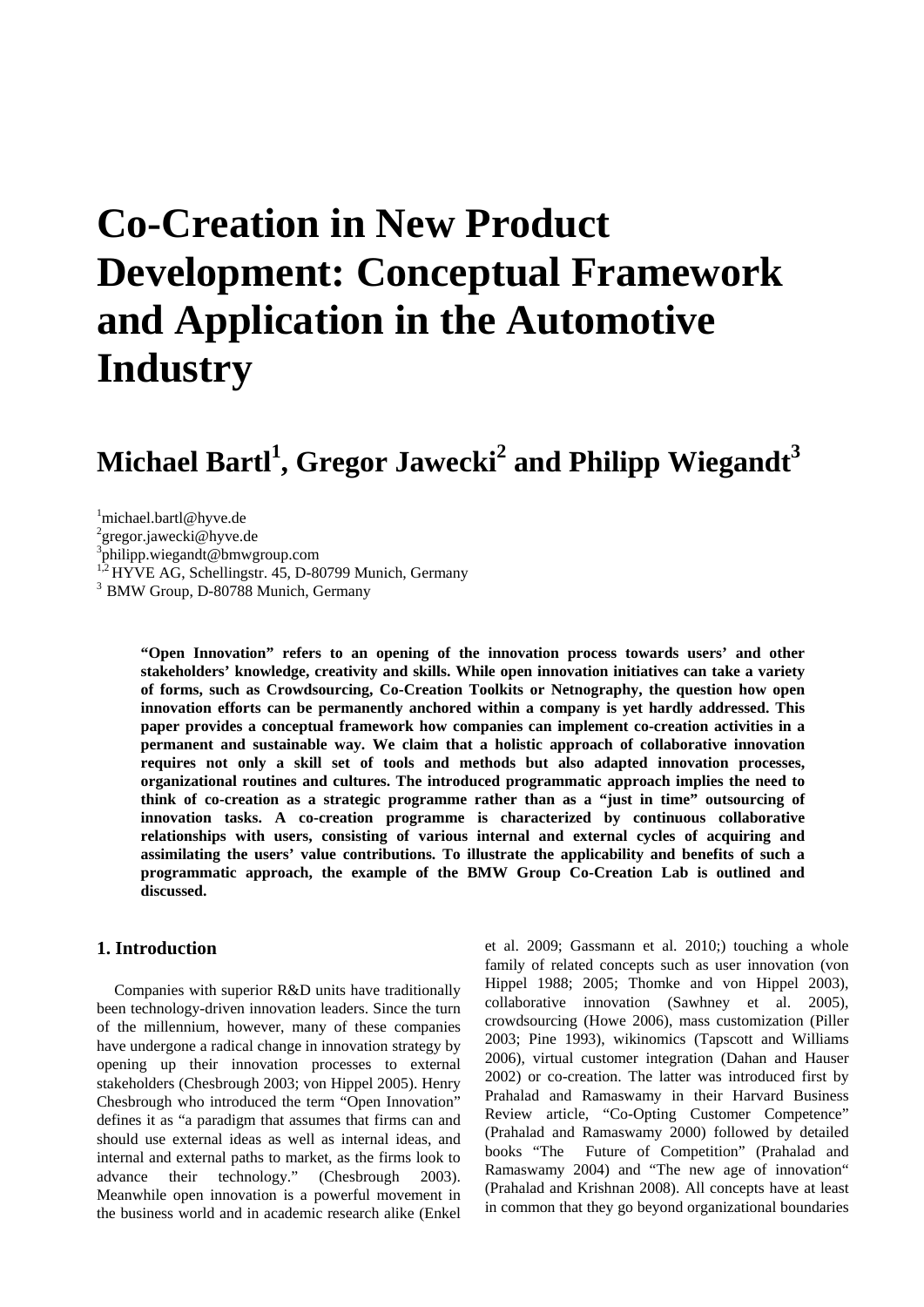and foster the collaborative exchange and integration of resources and know-how outside the company into the value chain. While the open innovation paradigm emphasizes the role of business models and IP rights as devices to capitalize on internal R&D spillovers as well as on external knowledge, the co-creation research stream emphasizes the importance of collaboration and cocreation with customers and end-consumers. Author and management expert Prahalad states:

"The future of competition, however, lies in an altogether new approach of value creation, based on an individual-centered co-creation of value between consumers and companies" (Prahalad and Ramaswamy 2004). This means that consumers are not only asked to contribute information according to their wants, needs and product requirements but are also invited to bring in their creativity and problem-solving skills. Users are asked to be actively involved in different tasks, e.g. to generate and evaluate new product ideas, to elaborate a detailed concept, to evaluate or challenge it, to discuss and improve optional solutions, to select or individualize the preferred virtual prototype or to test and experience new product features. (Sawhney et al. 2005; Prahalad and Ramaswamy 2004). The application of cutting-edge internet technology allows creating playgrounds and forums for collaboration, interactive content creation and strongly facilitates the dissemination of co-creation.

This paper intends firstly, to introduce a conceptual framework of how to organize and align co-creation activities for new product development (NPD) within a programmatic approach and secondly, to present the application of an ongoing co-creation programme initiated in the automobile industry.

## **2. Conceptual Framework based on a Programmatic View on Co-Creation**

Programmatic approaches are known from government leadership and intervention strategies dealing with a great variety of topics such as unemployment, environment protection, integration policy, development aid and many more. The programs are characterized by a defined degree of intentional planning and central leadership. Instead of concentrating upon the particulars of an individual case, aspects are addresses as complex phenomenon where many actors bear a responsibility. The assumption is that when diverse actors join their forces, the net effect will be bigger than the sum of the individual activities. Applying the programmatic view on a concept such as co-creation from a firm's perspective enables a more holistic view of how to facilitate and foster openness to drive innovation. A prominent example of a programmatic approach in the field of open innovation is the "connect and develop" program initiated by Procter & Gamble (P&G). For P&G the motivation to change the way to develop and commercialize products were the declining innovation success rates in the beginning of this century. P&G lost more than half of its market cap when the stock slid from \$118 to \$52 a share.

It was obvious that the traditional invent-it-ourselves

model was not capable of sustaining high levels of topline growth. The management's directive was that 50 percent of product innovation should involve significant collaboration with innovators outside the company in areas such as packaging, design, distribution, business models, trademark licensing, technology as well as new products and services. The model proofed to be successful. Through "connect and develop"- along with improvements in other aspects of innovation related to product cost, design, and marketing – R&D productivity increased by nearly 60 percent. The innovation success rate more than doubled, while the cost of innovation decreased. Five years after the company's stock collapse in 2000, P&G had doubled its share price and has a portfolio of twenty-two billion-dollar brands (Sakkab, 2002; Huston and Sakkab 2006). The P&G case is still one of the rare examples of a programmatic open innovation approach integrated on a corporate level.

Based on the findings and many years of practical insights in the field of co-creation the authors propose three major perspectives to ensure a programmatic view on the concept of co-creation: (1) Methods and Tools, (2) Process, and (3) Organization and Culture (see Fig. 1).



Figure 1: Programmatic Framework of Co-Creation

#### **2.1 Methods and Tools**

Companies can choose from a whole landscape of methods and tools for collaborative innovation with users. Most developments and advancements of these techniques are driven by using the web as a vast library of dialogue on products and brands as well as a network to identify and connect creative minds. Furthermore web-based techniques for co-creation allow users to fulfil defined innovation tasks by themselves, i.e. letting them translate their needs directly into ideas or first concepts with the help of interactive online tools.

In order to illustrate the broad spectrum of available approaches for collaborative innovation, in the following crowdsourcing, co-creation toolkits, the lead user method and netnography are introduced as modern tools and methods for co-creation in new product development.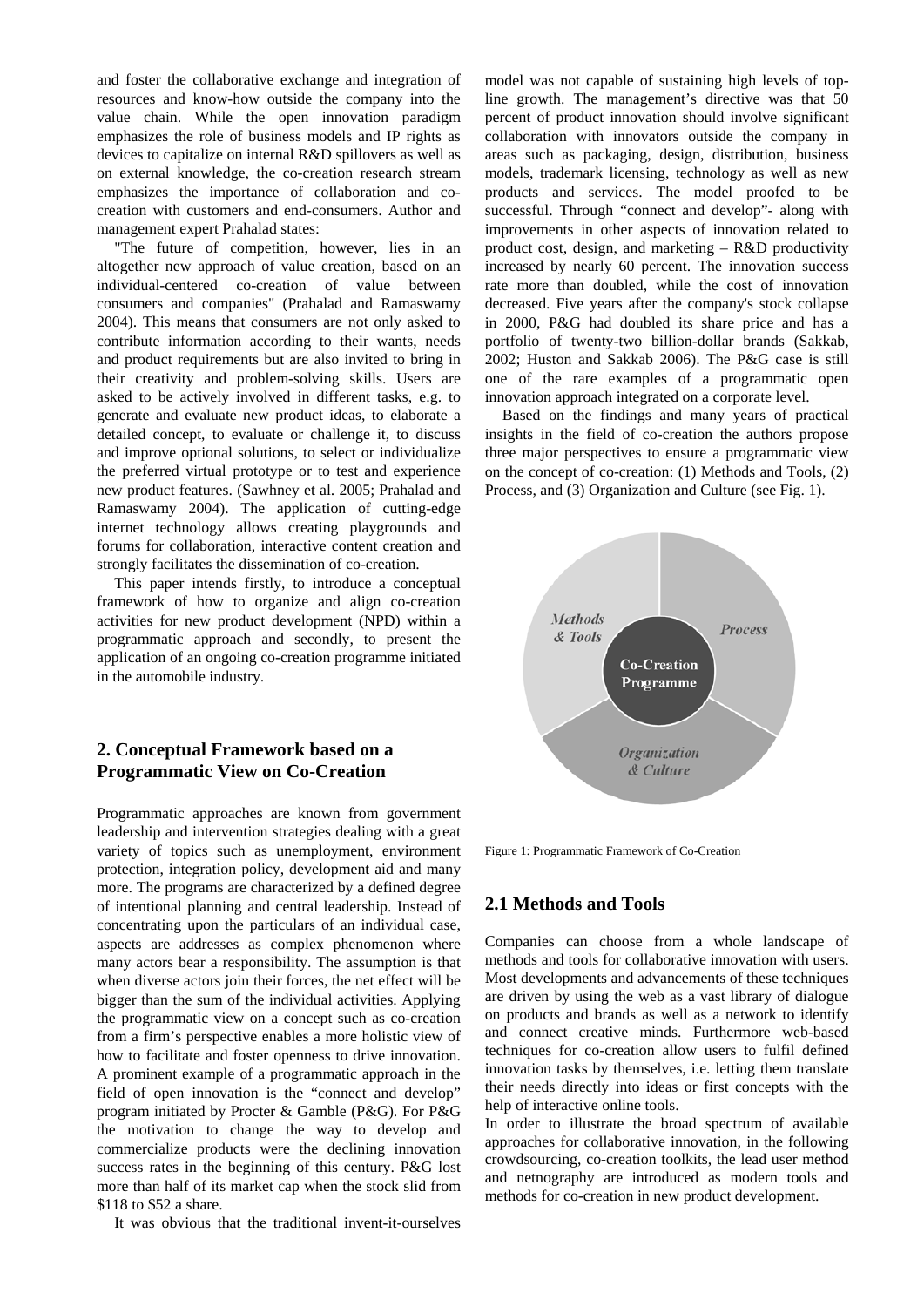#### **Crowdsourcing**

Crowdsourcing involves the act of taking tasks traditionally performed by companies and outsourcing it to an undefined, generally large group of people in form of an open call (Howe 2006; Kozinets et al. 2008). The concept is closely related to social software or online collaboration platforms on which companies broadcast defined problems to potential solvers in the form of an open call for solutions (Lakhani 2006; Piller and Walcher 2006). The crowd consisting of amateurs, volunteers working in their spare time, experts or small businesses which were initially unknown to the company then create possible solutions according to the problem stated. These solutions are submitted online and can be sorted and evaluated by the crowd. The invested labour of the crowd is generally compensated, either monetarily, with prizes, with recognition or with intellectual satisfaction. The Netflix Prize (Fortune, 2009), Swarovski (Forrester Best Practices in User-Generated Content, 2009) or Innocentive (Lakhani 2006) are only a small selection of a huge variety of examples and platforms driving the diffusion of the approach in the business world. Through crowdsourcing companies can tap a wider range of talent than might be present in its own organization. The users' significant investments of time, knowledge and creativity are usually incentivized by prizes as well as the exhibition of user ideas and coinciding publicity. However, the cocreation activity itself has also been found to be intrinsically rewarding (Csikszentmihalyi 2002; Dahl and Moreau 2007; Füller 2010).

#### **Co-Creation Toolkits**

The aim of co-creation toolkits is to equip users with online applications which empower them to develop and transfer their creativity into solutions (Hippel and Katz 2002). Various co-creation modules such as configuration tools or drag&drop features constitute a playful experience, resulting in a high engagement of users. For example, interactive development kits allow users to compose a product concept along certain feature dimensions receiving instant feedback on their actions and decisions. Combined with research in the backend of the application users' preferences and needs can be observed and multiple attributes can be jointly measured. Online co-creation studies and labs can be either used on an individual basis, i.e. each user is integrated separately, or in a networked and collaborative structure adding a social dimension and allowing users to connect and communicate with one another. Integrated communication features such as online discussion forums allow for rich interaction on a user-to-user as well as on a user-tocompany level and may be either moderated or freeflowing.

#### **Lead User Method**

The lead user method has been developed by Eric von Hippel (Hippel 1986) and describes the systematic identification and collaboration with lead users in NPD. Lead users are far ahead of market trends relative to the majority of product users as they are familiar with future conditions and virtually "live in the future" (Urban and von Hippel 1988). They experience extreme needs not met by products that are currently on the market and thus are motivated to develop innovative solutions for their problems. Additionally, further characteristics have been found to correlate with "lead userness", e.g. opinion leadership or product experience (Bilgram et al. 2008; Lüthje 2004; Schreier and Prügl 2008). Various search methods such as screening (von Hippel et al. 1999), pyramiding (von Hippel et al. 2009) and signaling (Tietz et al. 2006) have been developed to efficiently identify lead users with complementary skills and characteristics both online and offline. Lead users expect an outstanding high benefit of the satisfaction of their very specific needs respectively by solving individual problems through selfdeveloped solutions and prototypes. Lead users frequently come from analog fields of applications rather than the actual product innovation. Altogether, Lead users are capable and motivated partners to co-develop new products and services.

#### **Netnography**

Netnography is the linguistic blend of "internet" and "ethnography" introduced by the marketing professor Robert Kozinets in 1998 (Kozinets, 1998, 2002, 2006). Evolved from ethnographic research, the core idea of Netnography is to gain unbiased, unobtrusive consumer insights through observing the conversation and social interaction of community members in an empathic way without intrusion and exertion of influence. There is little doubt that the Internet has changed the way consumers communicate. An increasing number of users actively gather together online and communicate in web forums, blogs and various kinds of user generated content platforms. They exchange personal experiences and opinions about products and its usage and talk about opportunities for solving product-related problems. Some of them even develop product modifications and innovations, which they post online and share with other community members. This turns online communities into distinctive consumer tribes where highly involved consumers exchange existing needs, ideas, attitudes and perceptions towards products and brands (Kozinets 1998, 2002, 2006). They represent a powerful source of innovation (Füller et al. 2006). As a methodological guideline for Netnography Bartl et al. introduced a systematic five step approach which helps to identify relevant online sources, analyze and interpret user statements and transfer consumer insights into initial product solutions (Bartl et al., 2009).

The different co-creation methods can be characterized by different degrees of openness. Whereas crowdsourcing is characterized by a high level of openness as the accessibility for users is generally unrestricted, i.e. via a web portal open to the public, netnography represents an observational and therefore by nature a moderate approach of consumer integration. From an operational perspective successful co-creation projects call for hard skills, especially methodological and tool-related competencies, as well as soft skills such as in-depth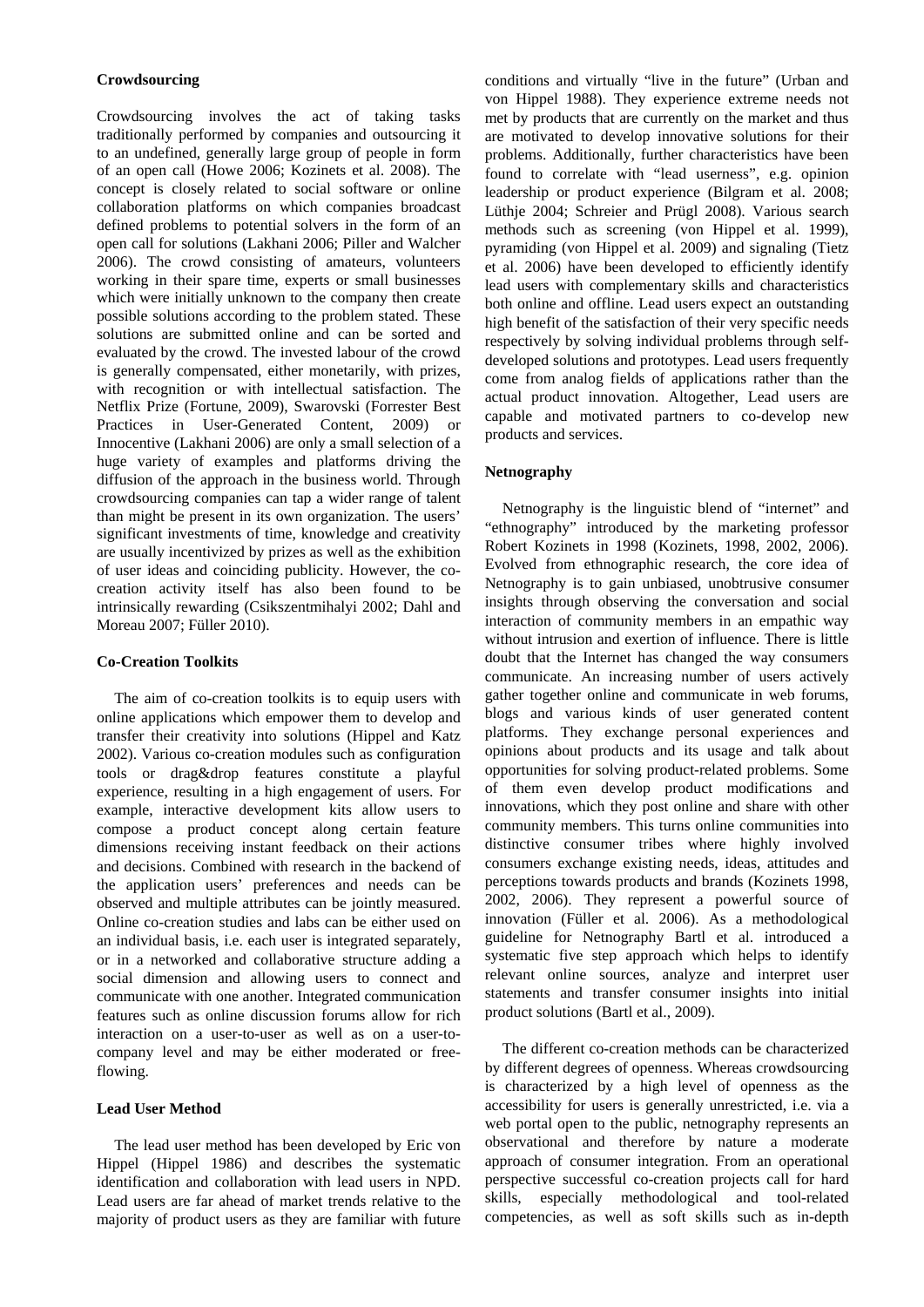experience in the social media landscape, the sourcing of suited co-creators and in managing and maintaining communities of co-creators. However the proficient realization of single co-creation projects is not a warranty for the overall success of co-creation. The right methods and tools have to be selected and combined depending on the phase of NPD and the specific innovation goals which brings us to processes as second dimension of a programmatic co-creation view.

## **2.2 Process**

One of the core questions of co-creation is at what stage in the NPD process the involvement of users should take place. An idealized innovation process represents how products move from opportunities and ideas, to concepts, to design & engineering, to testing and launch (Dahan and Hauser 2002). The question when to involve users is directly linked to the actual purpose of the co-creation task like e.g. generating ideas, evaluating and refining concepts, specify product features or creating prototypes. Whereas the integration of customers in the latter stages such as test and launch is common practice especially in market research, more and more modern techniques of cocreation and open innovation focus on the fuzzy front end of innovation as well as on the design and development itself. E.g. Netnography allows identifying new opportunities to innovate, crowdsourcing platforms allow to unleash the creativity of the masses and toolkits such as user design enable thousands of users to create their preferred future products using virtual prototypes. The challenge for the innovating company is to assign development tasks which are congruent to the customers' skill level meaning that the participant is challenged, but not more than she/he can manage. Originally emerging in marketing services literature and quality management literature various customer roles in service delivery and quality management were identified (Lengnick-Hall, 1996). These roles mostly differ in their terminology and context, not in the attempt to offer a structured analysis of the phenomenon of customer involvement in value creation.

Within the field of NPD the authors distinguish three customer roles which are closely related to the necessary customer skills, attributes and characteristics to fulfill the transferred development task: (1) customers as source of ideas (2) customers as lead users and innovators, and (3) customers as end users and representative buyers. These roles support a better understanding of Co-Creation. Nevertheless, it is important to keep in mind that the transition from user to innovator as well as from consumer to a virtual development team member is often fluent and strongly depends on the internet-based methods used. Brining in the process view on co-creation shows quite plainly that excellence in single co-creation projects is not a warranty for the overall success from a programmatic point of view. Particularly in the case of long-term development projects aiming at the generation of breakthrough innovations it is necessary to select and orchestrate single co-creation projects conducive to the overall innovation goals. A co-creation process consists of alternating outbound and inbound exchanges of information to connect internal innovation activities and the input of users. By that means internal technological know-how can be merged with external knowledge and creativity. At one stage of the co-creation process, for example, it may be necessary to define a narrow solution space for users in order to meet certain technological or strategic requirements. On the contrary, at another stage the solution space may be left open to gain ideas off the well-known paths. Also, the input of users needs to be interpreted and, occasionally, slightly adapted or enriched before it is played back at the users for repeated evaluation and enhancement in a following co-creation project. These sequences of inbound flows of creativity and knowledge from users and outbound flows of information from inside the company may be considered a co-creative 'ping-pong game' (see Fig. 2).



Figure 2: Co-Creation Roadmap along the NPD Process

## **2.3 Organization and Culture**

The intention to implement co-creation activities along the NPD process definitely have major impacts on an organizational and cultural level such as an inherent change of a company's attitude from "not invented here" to an enthusiasm for ideas and innovations which were "proudly found elsewhere." At this point it becomes obvious that additional issues which are based on the fact that firms are often very persistent in sticking to "the old way of doing things" must be addressed. The "not invented here syndrome" manifested as the unwillingness to adopt an idea because it originates outside the company boundaries (Katz and Allen 1982) or limited "absorptive capacity" (Cohen and Levinthal, 1990; Vanhaverbeke et al. 2007) as missing mechanisms to distribute information throughout the firm and provide an environment whereby information can be exploited are two major challenges which need to be tackled from an organizational perspective to ensure co-creation success. Hence, the key to co-innovation is to overcome resistance and promote the willingness to accept that not all the smartest people work for your company. Rather it is essential to work with smart people inside and outside the company.

The Internet and many of its applications serve as key tools to manage the various spheres of interacting with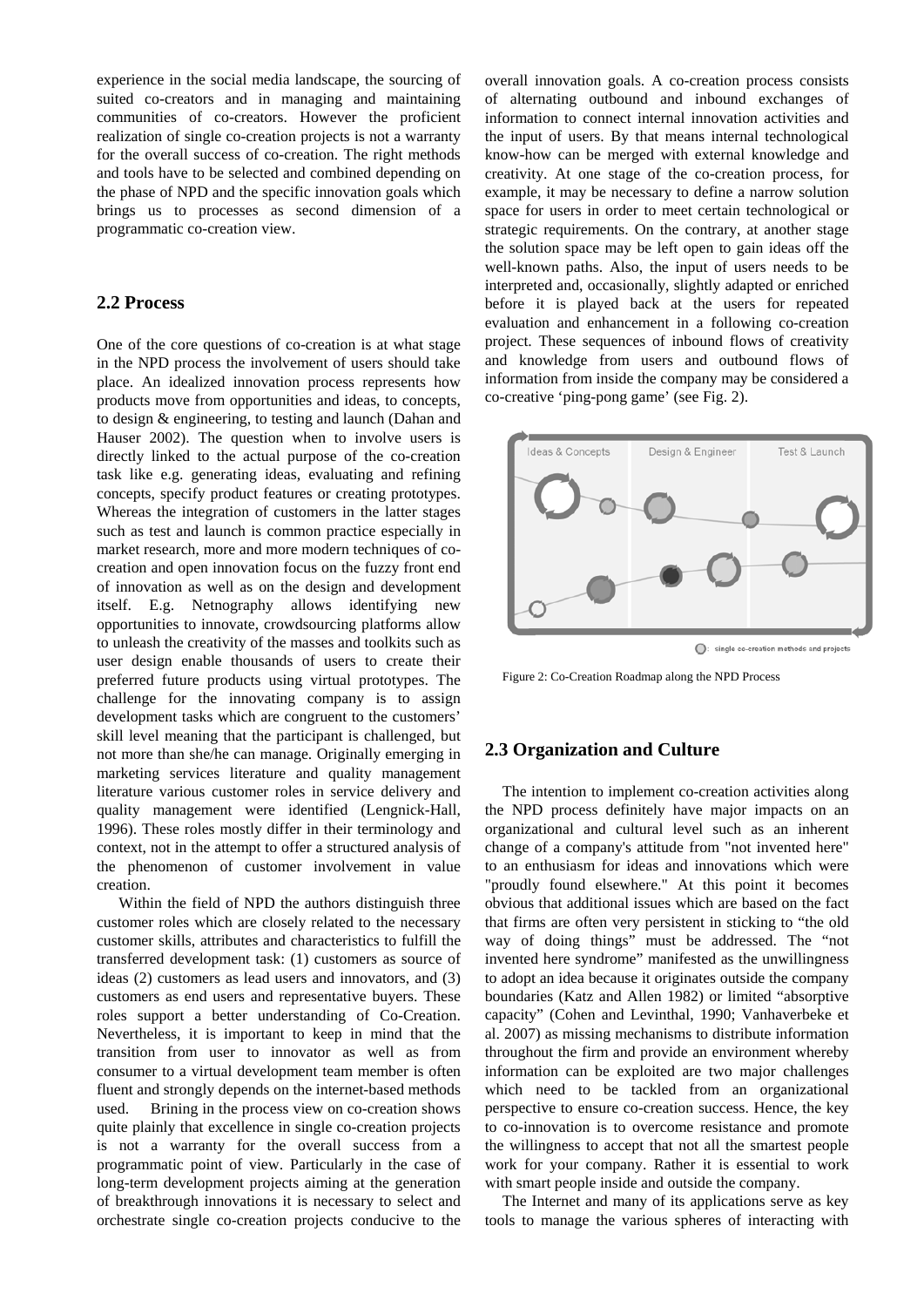users, consumers or experts in networked environments. On an individual level transactions and social exchange on the Web changed our habits, expectations, and norms and became an essential part of our everyday life. However, when immersing in this information universe for business purposes there is still a sentiment of irritation for many company representatives in Marketing, R&D, Design and Research alike. Employees are confused by the lack of formal relationships and rules they are used to rely so heavily on in their daily business practices. Now we are at eye level with thousands and millions of users and we can simply ask for help, advice and creative ideas to solve problems. As a result of this "anytime communication mode" with consumers, well known interface discussions between market and technology driven departments (Souder 1988; Gupta, Raj, Wilemon 1986) will gain momentum again. It is not clearly defined yet who finally is in charge to involve the consumers in the value creation tasks. Should it be Marketing, R&D, Research or is it feasible for any of these areas at the same time? To the authors' knowledge the ideal allocation of responsibilities and the role play to integrate users online in the different stages of the NPD has not been empirically investigated in depth.

A further issue referring to a culture of web-based cocreation is to set up incentive structures which takes users into account who act outside the company and are not legally linked via contracts of employment. From a user's view engaging in co-creation activities can be considered as a function of intrinsic and extrinsic motivation. Consumers are intrinsically motivated if they value an activity for its own sake. They are extrinsically motivated if they focus on outcomes that are separable from the activity per se. Drawing on a rich body of motivation research relevant motives are "curiosity", self efficacy", "skill development", "information seeking", "intrinsic playful task", "recognition", "altruism and community support", "make friends", "personal need/ dissatisfaction" or "compensation and monetary rewards" (Füller, 2010; Csikszentmihalyi, 2002; Dahl and Moreau, 2007).

Research as well as the experiences made in numerous real business projects show that the intrinsic motivational dimension should be the focus to engage high involved, interested and creative co-creation partners. Nevertheless when more and more companies aim to co-create with users a sustained future motivational mix will consequentially include a balance of intrinsic and extrinsic incentives such as licensing models or other monetary compensations for successful user innovations. Firstly, the willingness to acquire, assimilate and exploit knowledge from engaged people outside the company; secondly a clear view about who should be in charge of the interaction and thirdly incentive structures which are also valid outside the company form a new co-creation culture and organization to utilize the full potential of users' knowledge within NPD.

## **3. Application of a programmatic Cocreation approach in the Automotive Industry**

The "Co-Creation Lab" as BMW Group's latest

innovation approach addresses all essential dimensions of the programmatic approach introduced above. The lab is a virtual meeting place for individuals interested in carrelated topics and eager to share their ideas and opinions on tomorrow's automotive world with one of the leading car manufacturers. The web-based platform is designed to become a central hub offering various virtual user integration projects. Multiple activities and tasks relating to different automotive fields positioned at different stages in NPD can be accessed from the lab as a Metaplatform at the same time. The integrated methods range from idea contests, user toolkits, virtual concept tests, and innovation research studies up to lead user application forms (see Fig. 3; the Co-Creation Lab will be available in 2010).

------------------------------------------- Figure 3: inserted here (see Appendix) -------------------------------------------

Over time a logical sequence of the deployed methods and tools make up an ongoing co-creation roadmap allowing utilizing synergies of multiple single co-creation encounters. The history of user interactions is displayed and communicated on the platform. This initiative clearly indicates that the BMW Group is not only interested in their own research and development departments, but also in the creative minds outside the BMW Group in order to secure the long-term innovation and technology leadership.

The BMW Group Idea Contest "Tomorrow's Urban Mobility Services" is the first co-creation project which was launched within the lab in March 2010 (see Fig. 4). The crowdsourcing platform focused on ideas for innovative mobility services in cities and metropolitan areas of the future. Participants submitted their ideas on following topics:

*Mobility in general.* Ideas in this category refer to service solutions regarding different vehicle and mobility concepts for a variety of occasions, such as the everyday way to work or leisure trips.

*Parking.* Ideas in this category describe services regarding parking and cover topics such as the efficient and innovative use of parking space in urban areas, locating parking areas, payment services or additional services directly or indirectly connected to parking.

*Electric Cars.* This category deals with service ideas related to electric cars such as innovative solutions for charging or exchanging batteries, extension of possible travel distance or alternative usage of emission free cars.

*Networks & Communication.* Service ideas for the category "Networks & Communications" address topics like mobile services, inter car communication, and mobile Internet access. This category also deals with service ideas involving communication with mobility providers.

*Applications.* Service ideas for the category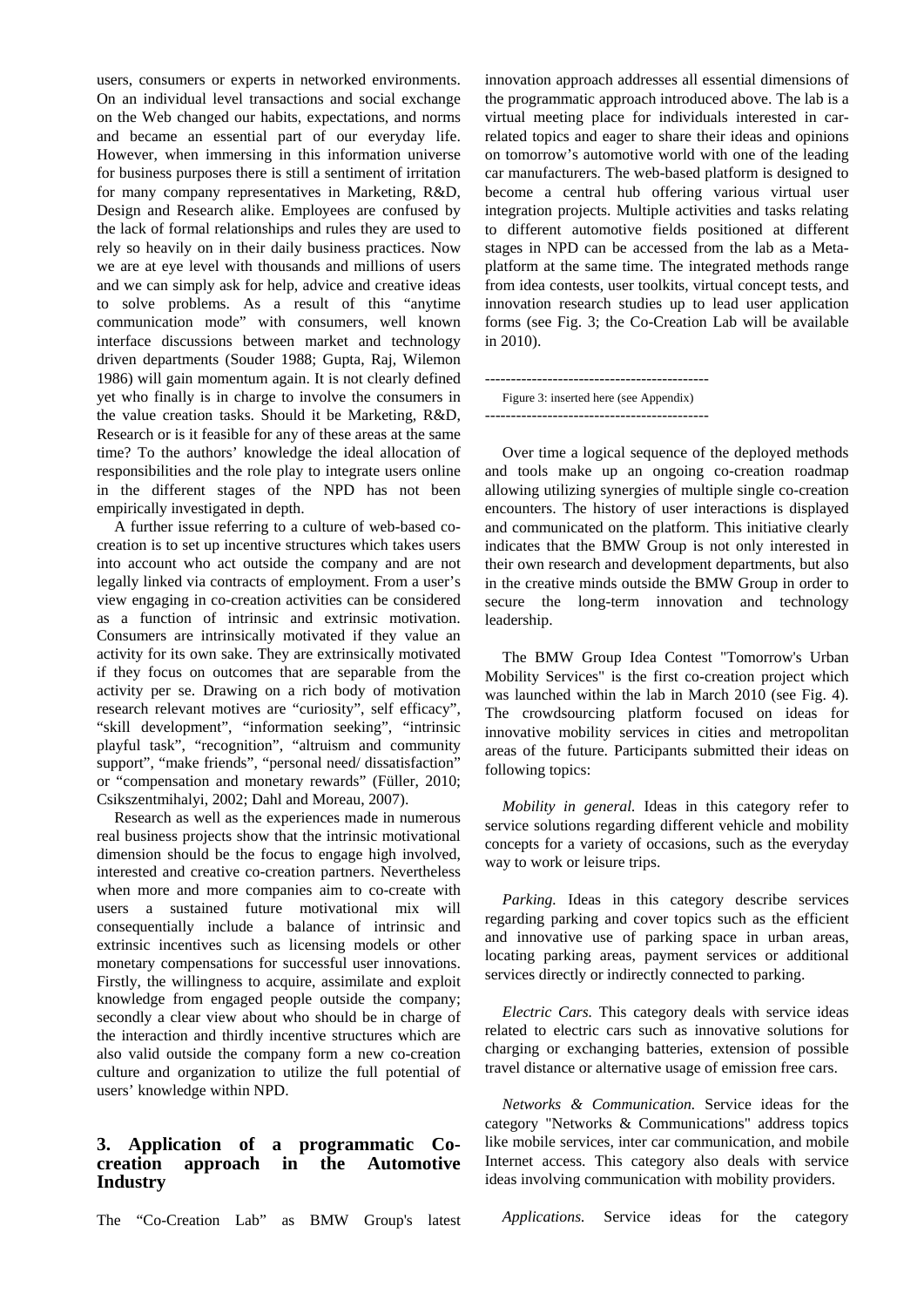"Applications" deal with software solutions which are either integrated in the vehicle's computer system or in mobile devices such as the iPhone and which offer certain helpful (micro)services regarding mobility, e.g. in the field of navigation or directed and undirected information search. Mostly, applications are updated regularly and/or are based on connectivity to the Internet.

-------------------------------------------

Figure 4: inserted here (see Appendix) -------------------------------------------

Attracted by the interesting innovation challenge of the contest, the open call of one of the leading car manufactures to become a co-developer, and the appealing web 2.0 platform, within only 6 weeks more than 500 participants from all over the world joined the community to showcase their talent and submit their service ideas. In total, they created over 300 ideas and concepts in the different segments. A lively community evolved across cultural boundaries. Participants uploaded own avatars and pictures and evaluated the visually enhanced service ideas using an evaluation scheme ("I like this idea"; "I would use this idea"; "This idea is unique"). More than 8.600 evaluations were contributed. Additionally, members supported each other, explored relationships, provided feedback to each other and posted 5.000 comments and messages on service ideas and its improvements.

The idea contest provided several new insights for the BMW Group, as illustrated by a statement of a BMW Group manager:

"Each time we launch such an initiative we remain impressed by the creative potential. This contest showed once more, how important it is to integrate external sources into the development of new services and innovations. The generated ideas added innovative and valuable input to the topics we are already working on and confirmed us that the overall direction we are following leads into the right direction. We are eager to further pursue the generated ideas and establish fascinating mobility services for tomorrow's world."

Besides the promising outcomes of the contest in form of innovative ideas, numerous members also registered for the Co-Creation Lab and expressed their interest in further innovation tasks. Consequently, at the current time the BMW Group is considering to conduct another innovation contest via the Co-Creation Lab.

## **4. Conclusion**

The introduced programmatic approach implies the need to think of co-creation as a strategic programme rather than as a "just in time" outsourcing of innovation tasks. A co-creation programme is characterized by a continuous collaborative relationship with users consisting of various interactions along the innovation process including iterative internal and external cycles of acquiring and assimilating the users' value contributions. Eventually a co-creation programme supports the idea of a

continuously learning organization by expansion of its boundaries and should not be narrowed down to single project outcomes. It has been emphasized above that three major dimensions have to be taken into account. (1) Developing a co-creation skill set allowing to accomplish excellence in terms of methodologies, tools and experience; (2) continuous co-creation activities with alternating inbound and outbound flows between consumers and the company throughout the whole NPD process, starting from the fuzzy end to the test and launch of products, and (3) organizational structures and routines have to be established not only to acquire external input but also to assimilate, digest and capitalize on the value co-creation within the company.

The introduced example of the BMW Group Co-Creation Lab shows a recent application of a programmatic approach in co-creation. It is designed to host several different methods and tools for co-creation as well as to constantly feed the whole process of NPD with consumer input. The project also shows the synergies that can be used between a permanent co-creation hub and single innovation projects. While the platform enables to invite a number of users who have shown their creativity and skills in previous innovation tasks, the contest itself attracts additional individuals who are yet unfamiliar with the innovation platform. Most of them register as members to stay informed about new innovation challenges even after the particular innovation projects' end. In other words, both initiatives benefit from each other and their joint existence enables to use external creativity to the full extent.

While this paper outlines a conceptual framework of a holistic co-creation programme and a promising example of an application in practice, further research efforts are planned to systematically observe changes in co-creation culture and organizational impacts of the programme.

## **5. References**

- Bartl, M., Hück, S., Ruppert, S. (2009) "Netnography Research: Community Insights in the Cosmetics Industry", Conference Proceedings ESOMAR Consumer Insights 2009, Dubai.
- Bilgram, V., Brem, A., Voigt, K.I. (2008) "User-Centric Innovations in New Product Development: Systematic Identification of Lead Users Harnessing Interactive and Collaborative Online-Tools", International Journal of Innovation Management, 12(3): 419-458.
- Chesbrough, H. (2003) "The Era of Open Innovation", MIT Sloan Management Review, 44(3): 35-41.
- Csikszentmihalyi, M. (2002) "Creativity: Flow and the Psychology of Discovery and Invention", New York, Harper Perennial.
- Cohen, W.M., Levinthal, D.A. (1990) "Absorptive Capacity: A New Perspective on Learning and Innovation", Administrative Science Quarterly, 35(1): 128-152.
- Dahan, E., Hauser, J. (2002) "The Virtual Customer", Journal of Product Innovation Management, 19(5): 332-353.
- Dahl, D.W., Moreau, C.P. (2007) "Thinking Inside the Box: Why Consumers Enjoy Constrained Creative Experiences", Journal of Marketing Research, 44(3): 357-369.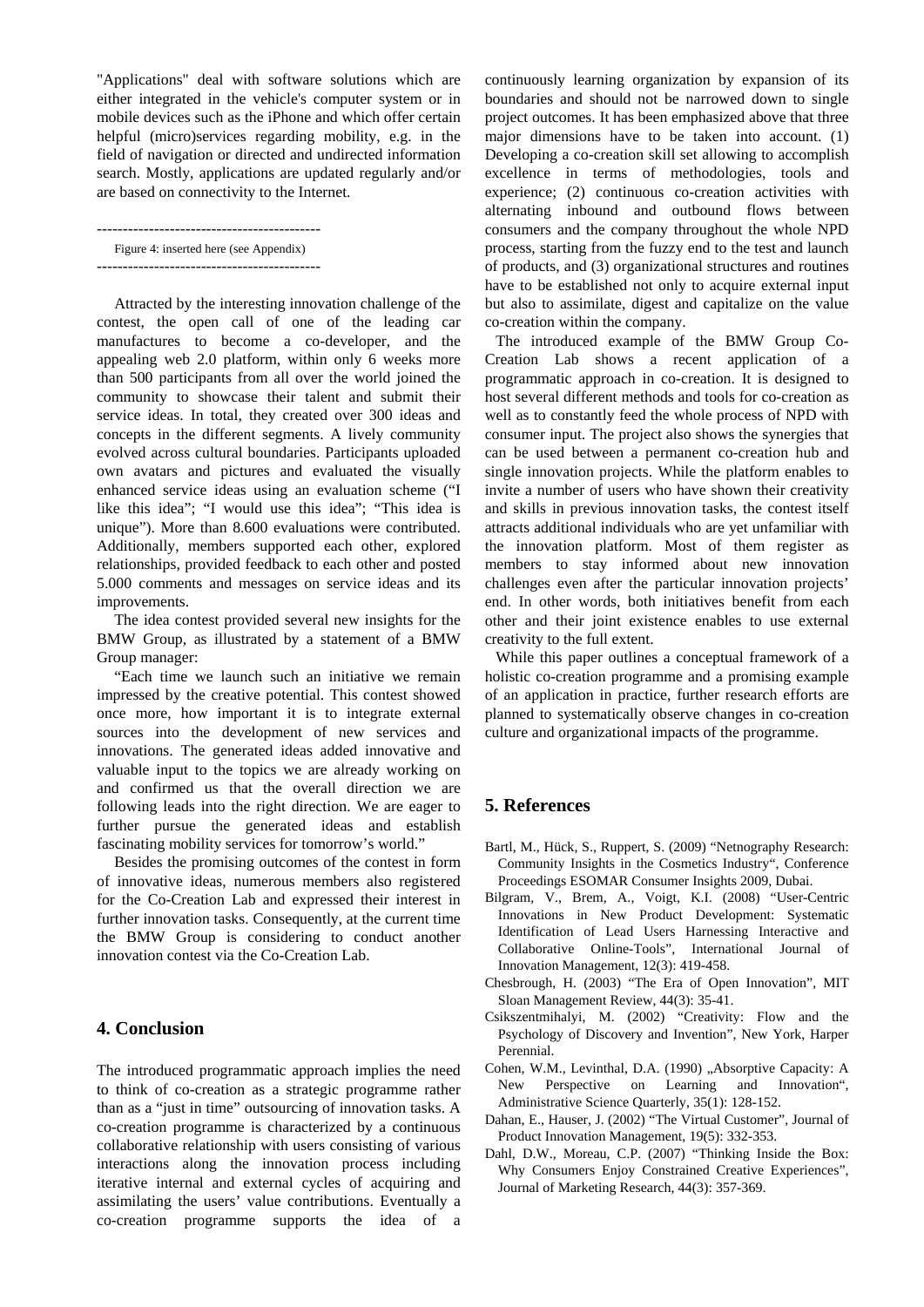- Enkel, E.; Gassmann, O.; Chesbrough, H.: Open R&D and open innovation: exploring the phenomenon. In: R&D Management 39 (2009), Nr. 4, S. 311-316.
- Forrester Best Practices in User-Generated Content (2010): http://www.forrester.com/Groundswell/embracing/watch\_desi gn.html
	- http://forrester.typepad.com/groundswell/2008/10/finalistsfor-t.html
- Fortune (2009): http://tech.fortune.cnn.com/2009/09/21/boxoffice-boffo-for-brainiacs-the-netflix-prize/
- Füller, J. (2010) Refining Virtual Co-Creation from a Consumer Perspective, in California Management Review, 52/2, Winter 2010: 98-122.
- Füller, J., Bartl M, Ernst H, and Mühlbacher H., Community Based Innovation In: Electronic Commerce Research Journal, 6 (1), 57-73. 2006.
- Gassmann, Oliver; Enkel, Ellen; Chesbrough, Henry: The future of Open Innovation, in: R&D Management 39 (2009), Nr. 4, S. 311-316.
- Gupta, Ashok K., Raj S.P., and Wilemon David (1986): A model for studying R&D - marketing interface in the product innovation process, in: Journal of Marketing, 50 (2), 7-17.
- Howe, J. (2006) "The Rise of Crowdsourcing", Wired Magazine, 14.
- Huston, L. and Sakkab, N. (2006) Connect and Develop: Inside Procter & Gamble's New Model for Innovation, in: Harvard Business Review, Vol. 84, No. 3, March 2006.
- Katz, R./Allen, T. J. (1982): Investigating the Not Invented Here (NIH) syndrome: A Look at the Performance, Tenure and Communication Patterns of 50 R&D Project Groups. R&D Management, 12(1), S. 7-19.
- Kozinets, R.V. (1998) "On Netnography: Initial Reflections on Consumer Research Investigations of Cyberculture", Advances in Consumer Research, 25: 366-371.
- Kozinets, R.V. (2002) "The Field Behind the Screen: Using Netnography for Marketing Research in Online Communities", Journal of Marketing Research, 39(1): 61-72.
- Kozinets, R.V. (2006) "Click to Connect: Netnography and Tribal Advertising", Journal of Advertising Research, 46(3): 279-288.
- Kozinets, R.V., Hemetsberger, A., Schau, H.J. (2008) "The Wisdom of Consumer Crowds: Collective Innovation in the Age of Networked Marketing", Journal of Macromarketing, 28(4): 339-354.
- Lakhani, K.R. (2006) "Broadcast Search in Problem Solving: Attracting Solutions from the Periphery", MIT Sloan Research Paper.
- Lengnick-Hall, C. A. (1996): Customer Contributions to Quality: A Different View of the Customer-Oriented Firm. Academy of Management Review, 21(3), S. 791-824.
- Lüthje, C. (2004) "Characteristics of Innovating Users in a Consumer Goods Field: An Empirical Study of Sport-Related Product Consumers", Technovation, 24(9): 683-695.
- Piller, F. (2003) "Mass Customization", Wiesbaden, Gabler.
- Piller, F., Walcher, D. (2006) "Toolkits for Idea Competitions: A Novel Method to Integrate Users in New Product Development", R&D Management, 36(3): 307-318.
- Pine, J. (1993) "Mass Customization", Boston, Harvard Business School Press.
- Prahalad, C., Ramaswamy, V. (2000) "Co-opting Customer Competence." In Harvard Business Review, Jan/Feb2000, Vol. 78 Issue 1,
- Prahalad, C., Ramaswamy, V. (2004) "The Future of Competition: Co-Creating Unique Value with Customers", Boston, Harvard Business School Press. Prahalad, C. K. , Krishnan, M.S. (2008) "The New Age of Innovation", Mcgraw-Hill Professional
- Sakkab, N. (2002) "Connect & Develop Complements Research & Develop at P&G", Research Technology Management, 45(March-April): 38-45.
- Sawhney, M., Verona, G., Prandelli, E. (2005) "Collaborating to Create: The Internet as a Platform for Customer Engagement in Product Innovation", Journal of Interactive Marketing,  $19(4): 4-17.$
- Schreier, M., Prügl, R. (2007) "Extending Lead User Theory: Antecedents and Consequences of Consumers' Lead Userness", Journal of Product Innovation Management, 25(4): 331-346.
- Souder, W. E. (1988) "Managing relations between R&D and marketing in new product development projects", Journal of Product Innovation Management 5:6-19.
- Tapscott, D., Williams, A. D. (2006) "Wikinomics: How Mass Collaboration Changes Everything", Portfolio.
- Thomke, S., von Hippel, E. (2002) "Customers as Innovators: A New Way to Create Value", Harvard Business Review, 80(4), 74-81.
- Tietz, R., Füller, J., Herstatt, C. (2006) "Signaling an Innovative Approach to Identify Lead Users in Online Communities", Conference Proceedings IMCM 2006, Hamburg.
- Urban, G.L., von Hippel, E. (1988) "Lead User Analyses for the Development of New Industrial Products", Management Science, 34(5): 569-582.
- Vanhaverbeke, W., Van de Vrand, V., Cloodt, M. (2007) "Connecting Absorptive Capacity and Open Innovation", CAS workshop on "Innovation in Firms" 2007.
- von Hippel, E. (1986) "Lead Users: A Source of Novel Product Concepts", Management Science, 32(7): 791-805.
- von Hippel, E. (1988) "The Sources of Innovation", New York, Oxford University Press.
- von Hippel, E. (2005) "Democratizing Innovation", Cambridge, MIT Press.
- von Hippel, E., Franke, N., Prügl, R. (2009) "Pyramiding: Efficient Search for Rare Subjects", Research Policy, 38(9): 1397-1406.
- von Hippel, E. and R. Katz, Shifting Innovation to Users via Toolkits. Management Science, 2002. 48(7): p. 821-833.
- von Hippel, E., Thomke, S., Sonnack, M. (1999) "Creating Breakthroughs at 3M", Harvard Business Review, 77(5): 47- 57.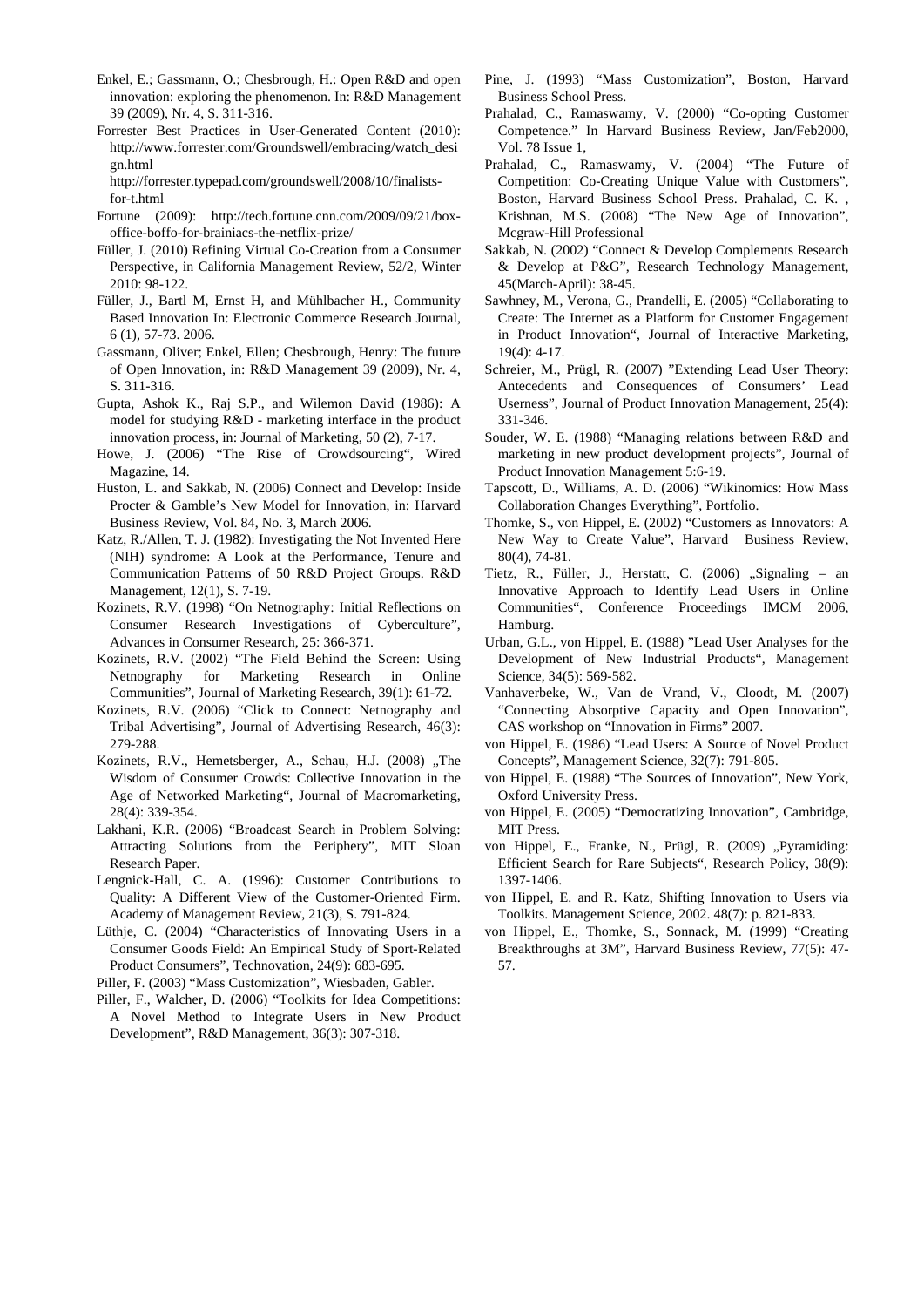## **6. Figures**

Figure 3: BMW Group's Co-Creation Lab